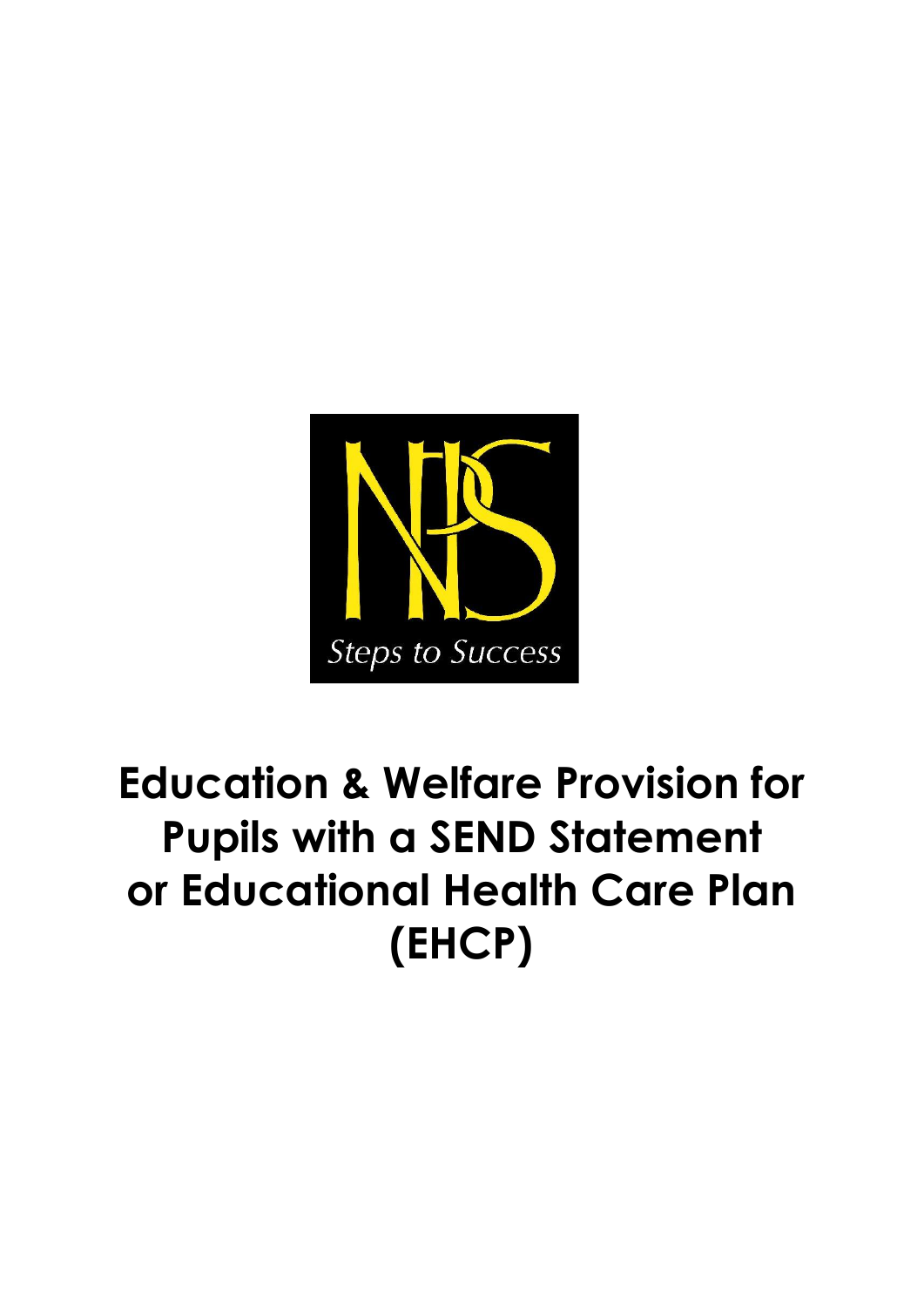#### **Introduction**

This Policy applies to the whole school, including the EYFS, and should be read in conjunction with the School's Special Education Needs and Disabilities (SEND) Policy and the SEND Accessibility Plan.

The School currently follows the guidance set out in the SEN and Disability Code of Practice, 0-25 years 2014 (SEND Code 2014).

We also act in accordance with the following relevant legislation:

- Children and Families Act 2014
- Education Act 1996
- Educational (Special Educational Needs) (England) (Consolidation) **Regulations**
- 2001
- Equality Act 2010

There are currently no pupils at NPS with an Education, Health and Care (EHC) Plan.

#### **Overview & Guidance**

Special education needs and disabilities (SEND) that affect a child's ability to learn can include:

- Communication and interaction
- Cognition and learning
- Social, emotional and mental health difficulties
- Sensory and/or physical

An education, health and care (EHC) plan is for children and young people aged up to 25 who need more support than is available through special educational needs support. EHC plans identify educational, health and social needs and set out additional support to meet those needs.

#### **Requesting an EHCP Assessment**

An application can be made by parents/carers to the local authority to carry out an assessment.

A request can also be made by:

- school
- doctor
- health visitor
- nursery worker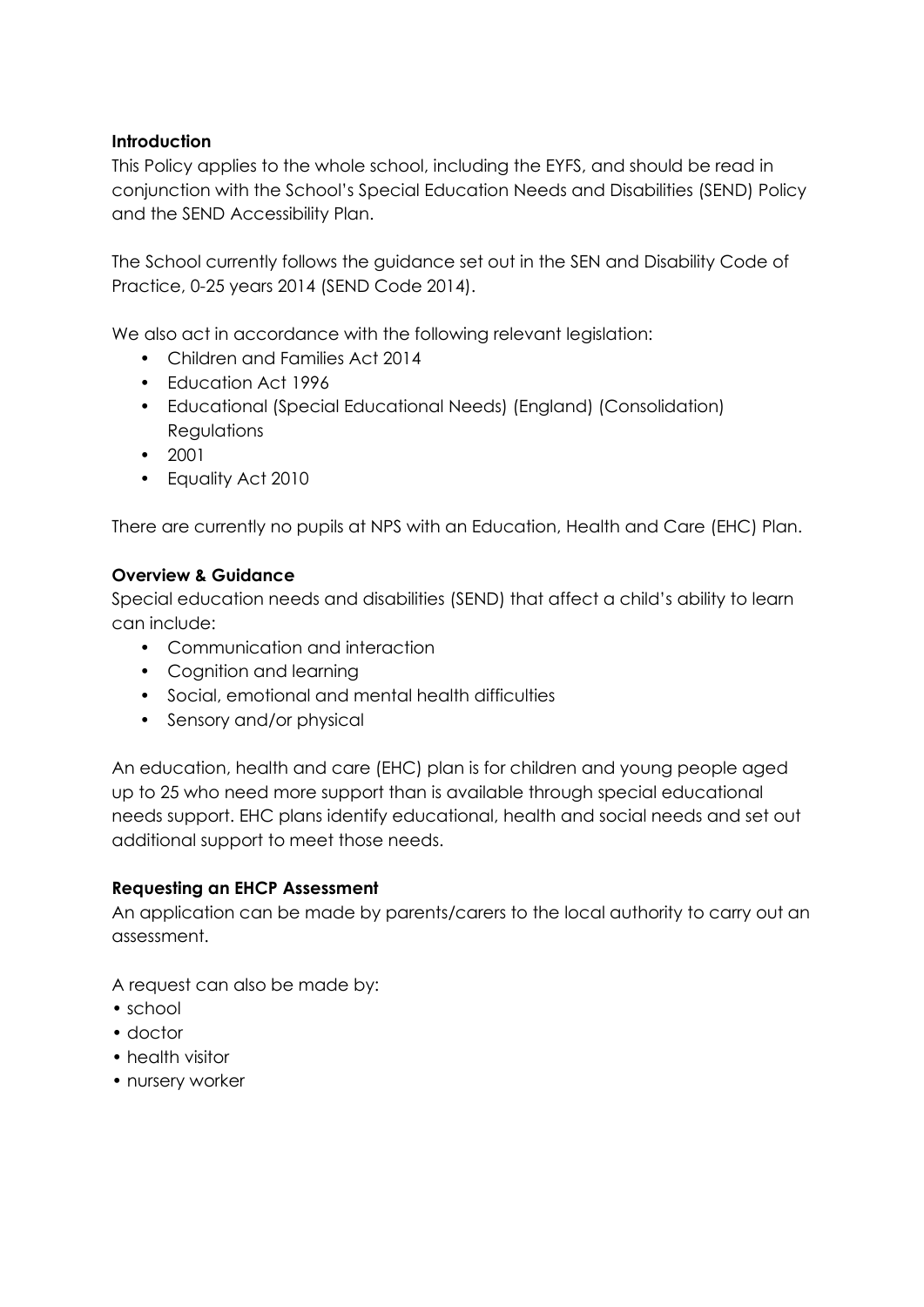A local authority has 6 weeks to decide whether to carry out an EHC assessment. Where an assessment is carried out, information will be gained from:

- school, nursery or carer
- professional assessments or reports
- a letter from parent or carer about the child's needs

Within 16 weeks, the authority will decide whether or not an EHC plan will be made.

### **Creating an EHC Plan**

- The local authority will create a draft EHC plan and send out a copy.
- There are 15 days to comment, which might include a request for specialist school provision

• The local authority has 20 weeks from the date of the assessment, to provide the final EHC plan.

#### **Disagreeing with a decision**

The local authority can be challenged about:

- their decision to not carry out an assessment
- their decision to not create an EHC plan
- the special educational support in the EHC plan
- the school named in the EHC plan

If the problem with a local authority cannot be resolved, an appeal to the special educational needs and disability tribunal can be made.

#### **Personal budgets**

In some cases, a personal budget may be awarded if a child has an education, health and care (EHC) plan, or have been told that they need an EHC plan. Parents will have a say in how to spend the money supporting their child.

There are 3 ways a personal budget can be used:

- direct payments into a personal account to buy and manage services
- independently
- an arrangement with the local authority or school where they hold the money
- but parents/carers still decide how it will be spent (sometimes called 'notional
- arrangements')
- third-party arrangements someone else is chosen to manage the money for
- parents/carers

It is also possible to have a combination of all 3 options.

#### **School Aims**

NPS aims to ensure that all pupils with EHC Plans and SEND, have complete access to high quality education within a broad, balanced and relevant curriculum,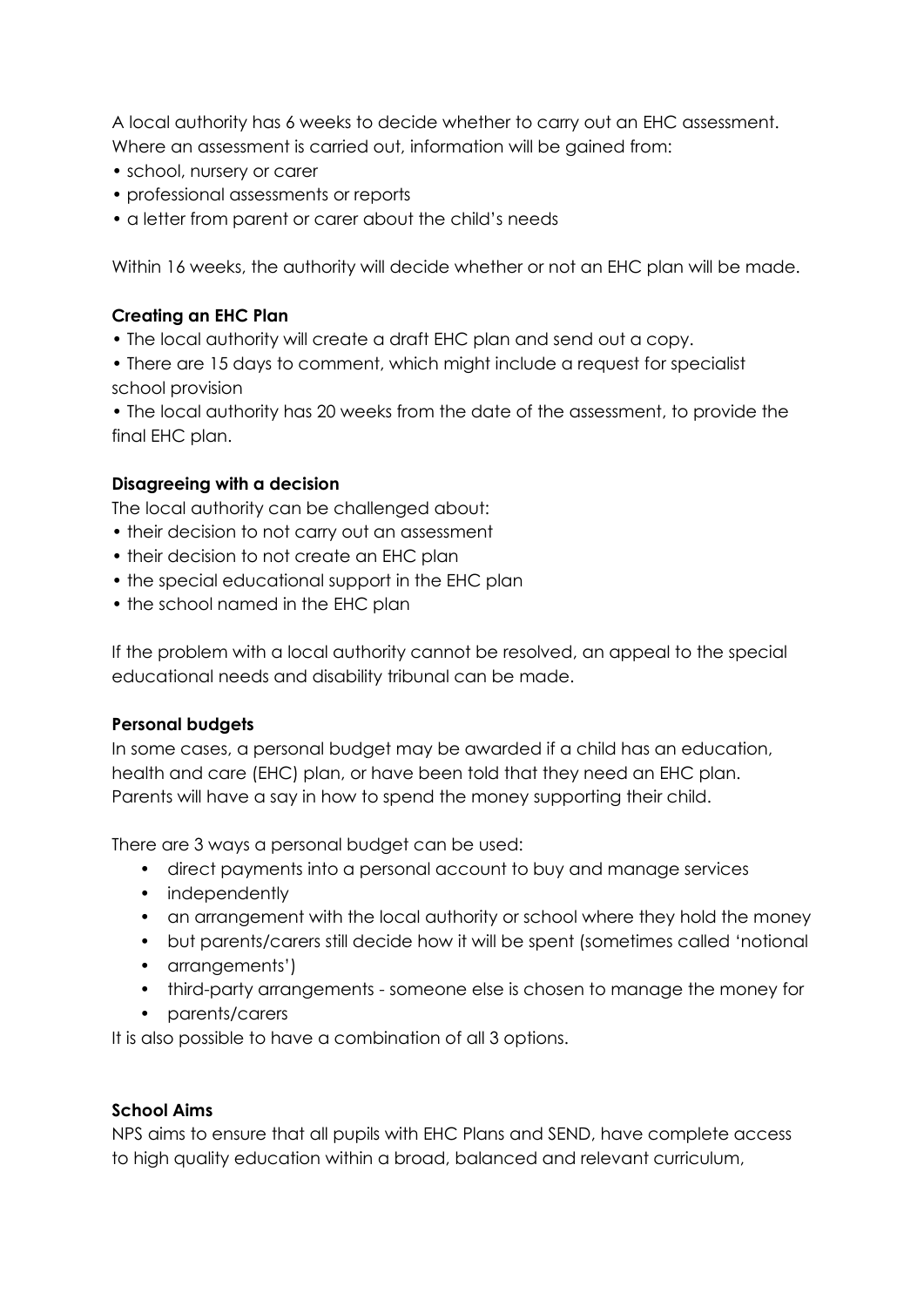including access to the National Curriculum, so that they can reach their full potential and enhance their self-esteem.

Furthermore, we aim to meet the needs of all pupils who have EHC Plans or SEND by offering continual and appropriate forms of education provision.

For further information, please see the School's SEND Policy, Accessibility Plan, Curriculum Policy and Teaching and Learning Policy.

## **School Procedure**

When referring a pupil for statutory assessment, written information should be submitted by either the Headteacher or the school SENCO, giving the reasons for the request and including the following evidence:

- the views of the pupil and parents
- the school's own assessment of the child's progress over time, including records of action taken by the school including Raising Achievement or Individual Education Plans and the outcomes of any reviews
- copies of any advice provided by health and social services
- any reports from specialists from outside the school such as educational psychologists, advisory teachers and therapists
- details of any involvement of the education welfare service or social services or of other professionals

• details of the extent to which the school has followed advice from outside agencies

## **Statement of Special Educational Needs**

NPS is aware that from September 2014 existing Statements of SEN were replaced by the Local Authority by EHC Plans and there will be no new Statements of SEN. NPS acknowledges that all reasonable adjustments will be made to support a pupil's needs as outlined in an EHC plan.

It is the responsibility of the Headteacher and school SENCO to:

- work together with Form Teachers and all other relevant staff to monitor the provision as outlined in the EHC plan and ensure that all needs are met
- ensure that all relevant staff are aware of the pupil's strengths and difficulties and the implications for curriculum delivery
- co-ordinate and review the pupil's learning activities, and ensure that all staff are aware of the pupil's needs and the programmes to be followed
- offer support through the inclusion of differentiation, modification and
- adaptation of teaching materials and methods as appropriate
- manage these resources and use them in the most appropriate way to meet the pupil's needs
- monitor and record the pupil's progress.